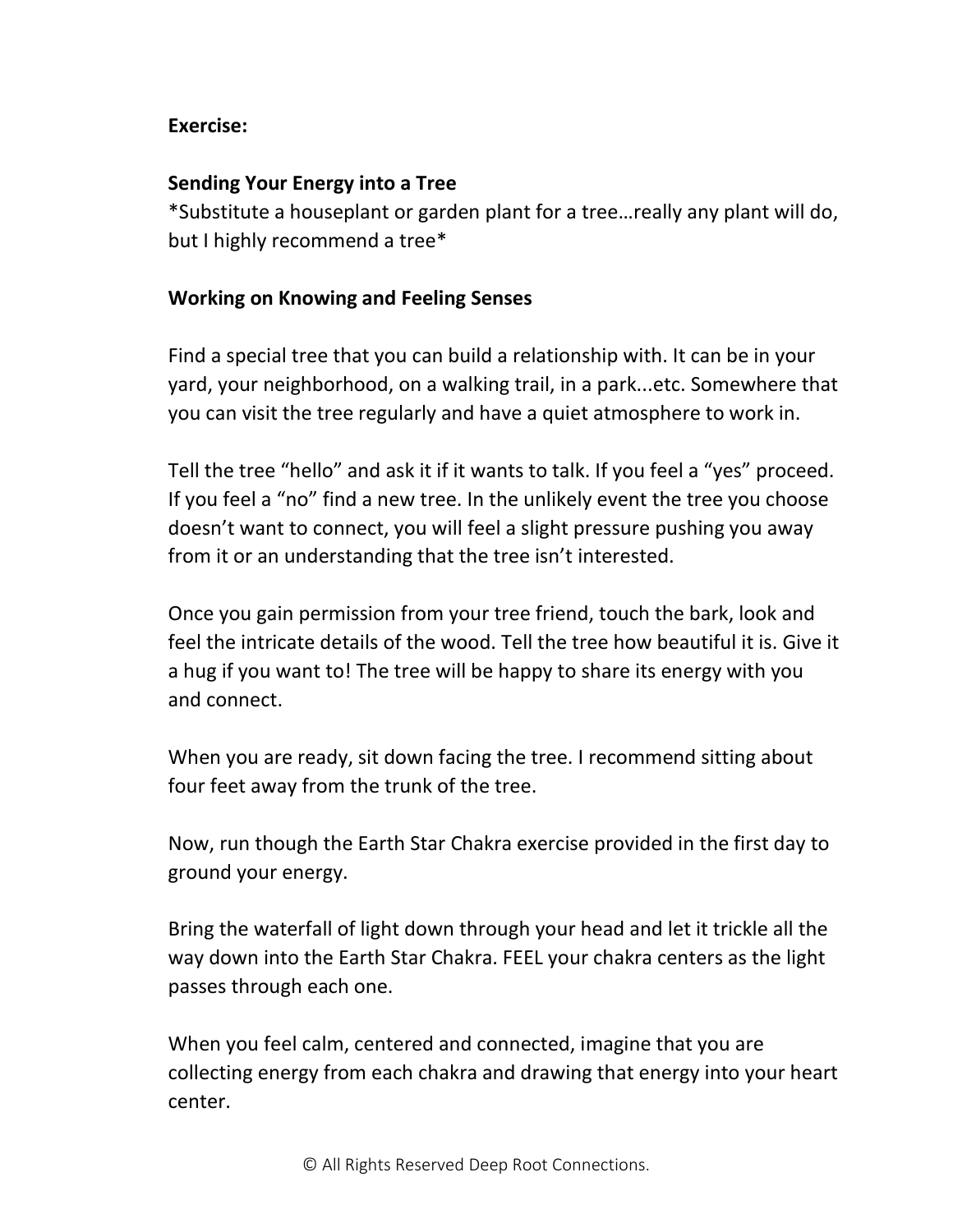Feel the ball of energy you just collected. It may feel as though your heart is swelling.

When you're ready, gently imagine that you are floating that ball of energy towards the tree. Think of a bubble, gently floating in the air.

When your energy ball reaches the tree. You will then be connected.

Notice how you feel. Did you feel a sudden change within your body?

- Are you all of a sudden thirsty?
- Do you feel bogged down or full of water?
- Do you feel sluggish or full of life?
- Are you happy or sad?
- Do you sense something? Tingles, warmth, cooling?
- Is the tree moving its leaves or branches when before it was not?
- Do you feel a sudden slight breeze?

All of these are messages from the tree and signs you are connected.

Ask the tree a question. Something you don't know the answer to.

- How long has it been here?
- Does it have any messages?
- What is its purpose?
- How is it feeling?
- Can you do anything for the tree?